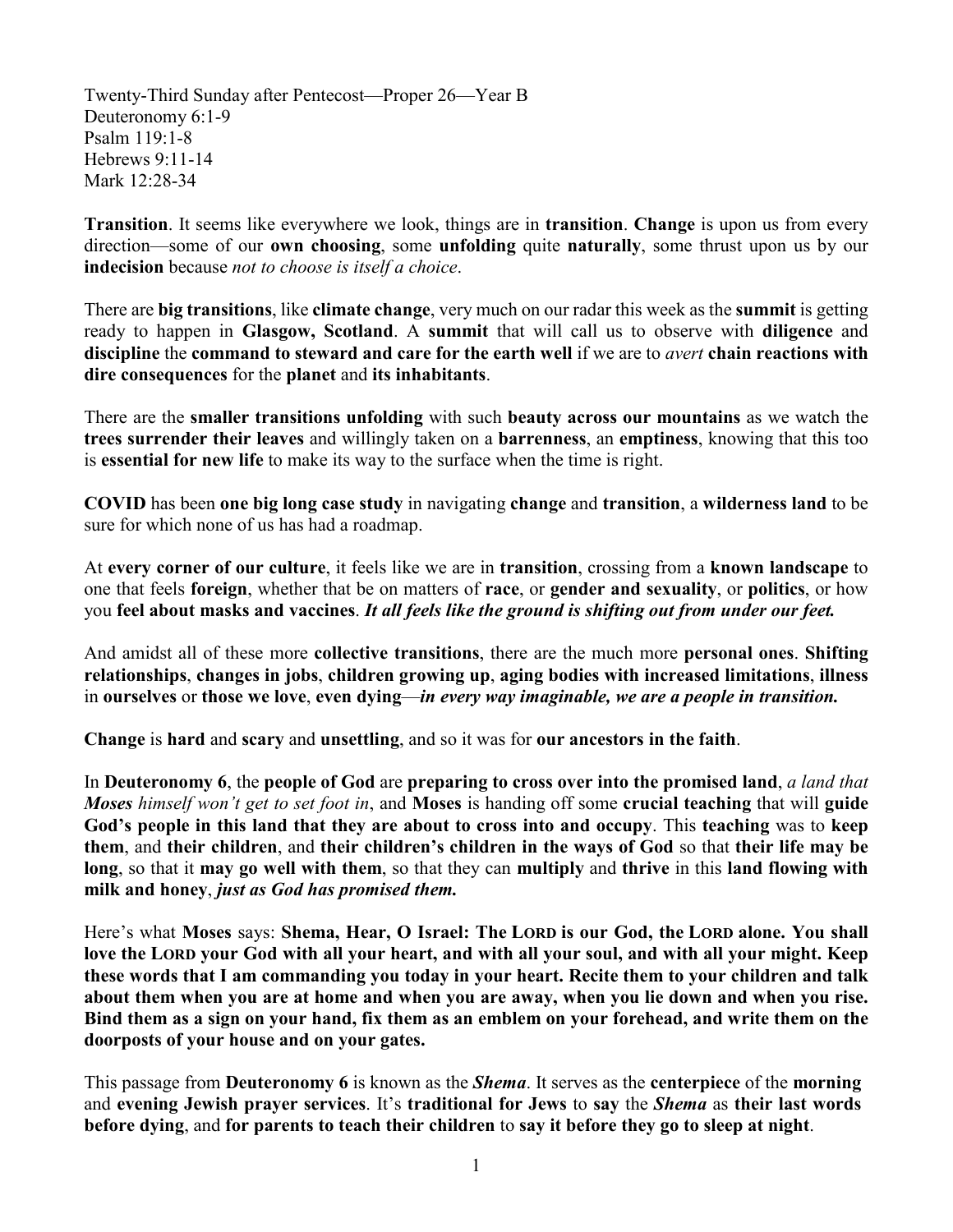For **thousands of years**, *these words* have **anchored a people**. They are **poetic** and **powerful** and **balm to the soul**. And *this week*, it hit me how **timely** they are.

The **people of God** are given these words **for the land that they are about to cross into and occupy**. The *Shema* was to be **their anchor in a time of profound transition**, and that's **the space** *we* **occupy today as a people**. *We are always crossing over into and occupying a new land all the way to our last breath*.

**Sometimes** that **new land will be full of milk and honey**, and **sometimes** it will **feel unfamiliar and hard**, but we have to remember that, *even for the people of God*, it **wasn't** *all* **milk and honey in the new land**, but there was **a lot of struggle and losing their way**, too.

And **the question Deuteronomy puts before us** is this: As you **move through this transition**, as you **occupy a new space**, *what is essential to carry with you?* And the **answer given** is this: **The LORD is our God, the LORD alone. Love God, love God with all your heart and with all your soul and with all your might.** *That's it.* **Keep this in your heart. Speak of this over and over to your kids. Talk about it at home, talk about it when you're away, talk about when you lie down and when you get up. Put reminders everywhere**—on your **hand**, on your **forehead**, on your **doorposts**, on your **gates everywhere you can think of** to remind you of **the one essential thing you've got to hold onto—***only God is God, love God with everything you've got, your whole being.*

When the **ground beneath your feet is shifting**, *come back to this*, and *let this* **anchor you** to **what truly matters**. Let this **guide you** in **the strange new land you are occupying**.

**Jesus** picks this up, and **carries it one step more**. It's *not really* that he's **making a new commandment** because what he says is **all over the Hebrew scriptures**, but what **Jesus** did so **powerfully** and **beautifully** was **distill it down to its core**.

When **he** was asked, **"Which commandment is the first of all?" Jesus answered, "The first is, 'Hear, O Israel: the Lord our God, the Lord is one; you shall love the Lord your God with all your heart, and with all your soul, and with all your mind, and with all your strength.'"** That's the *Shema*, which **any good Jew would know by heart**. And *then*, **Jesus** went on: **"The second is this, 'You shall love your neighbor as yourself.' There is no other commandment greater than these."**

*"Love God with all your heart, and with all your soul, and with all your mind" (which was included in the Hebrew notion of soul), "and with all your strength AND love your neighbor as your yourself. That's it. There isn't any commandment, rule, guidance, ethic, value greater than these."*

Using an image from **mystic and Episcopal priest Cynthia Bourgeault's** work, **Jesus** reminds us that **our love has to be aligned** *vertically* **to God alone** and *horizontally* **across time** and **space extending to our neighbor**. *In other words*, **love has to permeate every single aspect of our living**.

*Stop for a moment and think*…**what transitions are you living through right now?** What are the **sea changes upon you**—at the **big societal level**, at the **deeply interpersonal level**, in the **rumblings known only in your own soul**? What are **the lands that you are crossing over into and preparing to occupy**? And *as you move through these changes*, **what are you carrying with you**? What are you **being asked to leave behind**? What **needs to recede** and what are you **being asked to bring forward**?